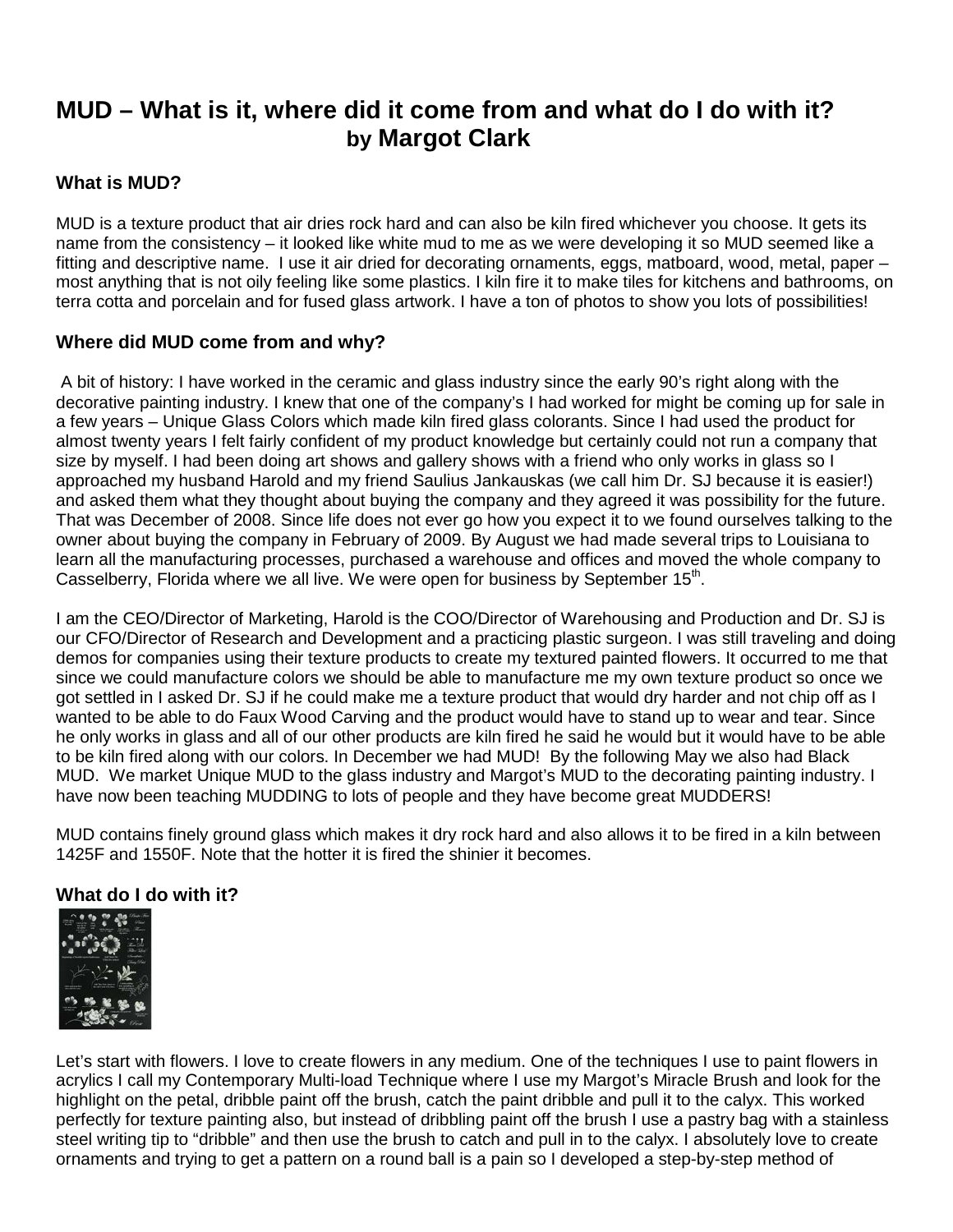creating flowers so no pattern is needed. You can see the logical steps to follow and soon you will be thinking up your own flowers and designs.



Here are some examples of different air-dried projects using the flowers (and variations) shown on the worksheet. You can see wooden eggs, paper gift bags and greeting cards, glass ornaments, an embellished paper mache mask and a wooden candle plate.



I mentioned Faux Wood Carving. Here are some samples of that technique.

First is a sampler board on wood showing the MUD stained and metal leafed. Then there is a heart box where the design is done on the sealed wood and then the paint is applied over the top of the design. Just imagine how you could jazz up a flea market find with this technique. The MUD dries so hard you would have to take a chisel to it to chip it and if you did that to real carved wood that would also ruin the carving so the MUD is as strong as or even stronger than the "real" thing. The Lilies photo shows the White MUD on a navy blue background and then the same piece with silver leafing applied. So many possibilities.

Now let's see some kiln fired projects with the very same techniques. Firing makes the MUD permanent. You can use a ceramic kiln (use the middle shelf) or a glass kiln. Note that there are kilns on the market now that use 110V, regular household current, and are very lightweight. I use both a 240V ceramic kiln and a 110V lightweight glass kiln and both are digital programmable because I love the control! However, for many, many years I fired in a ceramic kiln that used firing cones. If you have firing or kiln questions please email me at margot@margotclark.com.



The first photo shows how to create a glass tile. I am using float glass (regular window glass) with Unique Glass Color on the bottom piece and a MUD design on the top piece. Place them together and fuse them in a kiln at 1525F and - Voila! Custom glass tiles! The tan tile was purchased from a home improvement store (color already on the back of it) as was the black granite tile and I applied my design and re-fired them to 1430F – great accent tiles to add to pre-made tiles. The white inset tile was purchased, I added the design to the corners with tinted MUD (tint with Unique Glass Colors NT Colors liquefied for firing), created the inset as I did for the first tile and now you have custom inset tiles! All of the tiles are now ready for installation in a bathroom or kitchen.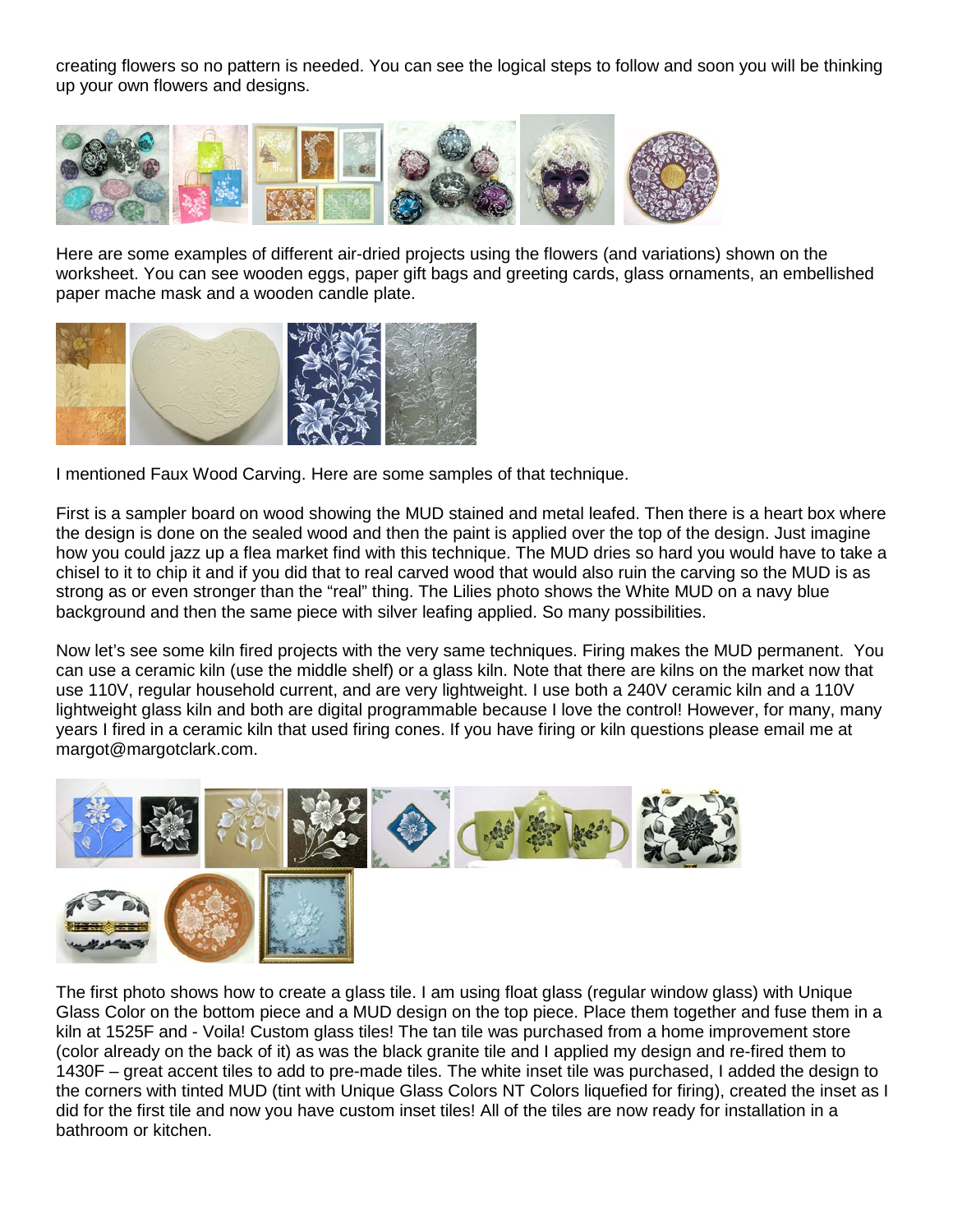How about that gorgeous green tea set? I purchased it ready-made, put my design on with Black MUD and refired to 1430F, cooler than it was originally fired at so the glaze just softened enough for the MUD to adhere. Next, purchased porcelain box decorated with Black MUD, terra cotta plant saucer with White MUD, decorated and re-fired. The framed piece is one layer of double strength float glass with both White and Black MUD designs and then fired to 1485F. Since it is clear it will show up whatever the wall is behind it – again a custom look. It could also go out in your garden or hung in a bathroom or spa since it is now permanent.



So – what if you are not a flower person?

Dr. SJ (Saulius Jankauskas) has created wonderful coral types by mixing the MUD with glass frit (ground glass bits), placing it on the glass, adding our Unique Glass Color and kiln firing. There is a close-up photo of the coral, see the dimension? Look at the great tree bark he created using the same pastry bag and tip I use to make the flowers. You could create the same look and use acrylics to add color if you do not have a kiln. Glass tiles are always popular and here is one that is easy to do and is very inexpensive to do but pricey to purchase. The MUD was used as you would Thinset – buttered on the first piece of glass – then bits of tempered glass from a broken tabletop were pushed into the MUD. Allow to dry, cap with a second piece of glass and fuse it all together.



Here are some kiln fired examples where I have used the Black MUD as an outline to resemble stained glass lead lines for my design before adding colors.

### **Color!**



I am sure you have noticed that there is no color added to my white flowers. I personally love the contrast between the White MUD design and the background color. However, it is very easy to add color if you desire. I wait for 24 hours so the MUD is completely dry and hardened, then add color in one of two ways. On the pink side I is coated a petal or leaf with a *thin* coat of Medium, wiped the brush, picked up just a bit of color, tucked it into the darkest area, wiped the brush and coaxed the color out onto the petal or leaf for a soft gradation of color and then used a small angle shader to float a bit of color in the darker areas. On the purple side I thinned the color with a little Medium and water and then coated the whole petal and leaf. Let that dry and go back in with the angle shader and the same color to add a bit of depth. I have only done random flowers and leaves on the ornament so you can see how all of it looks together and I like this look, too! These techniques are the same for acrylic paint for air drying or glass color for kiln firing. The edge of the terra cotta flower pot was done with kiln-fired color. This way, you can do custom work easily by having all the designs done ahead of time in White MUD and then adding the color the customer desires.